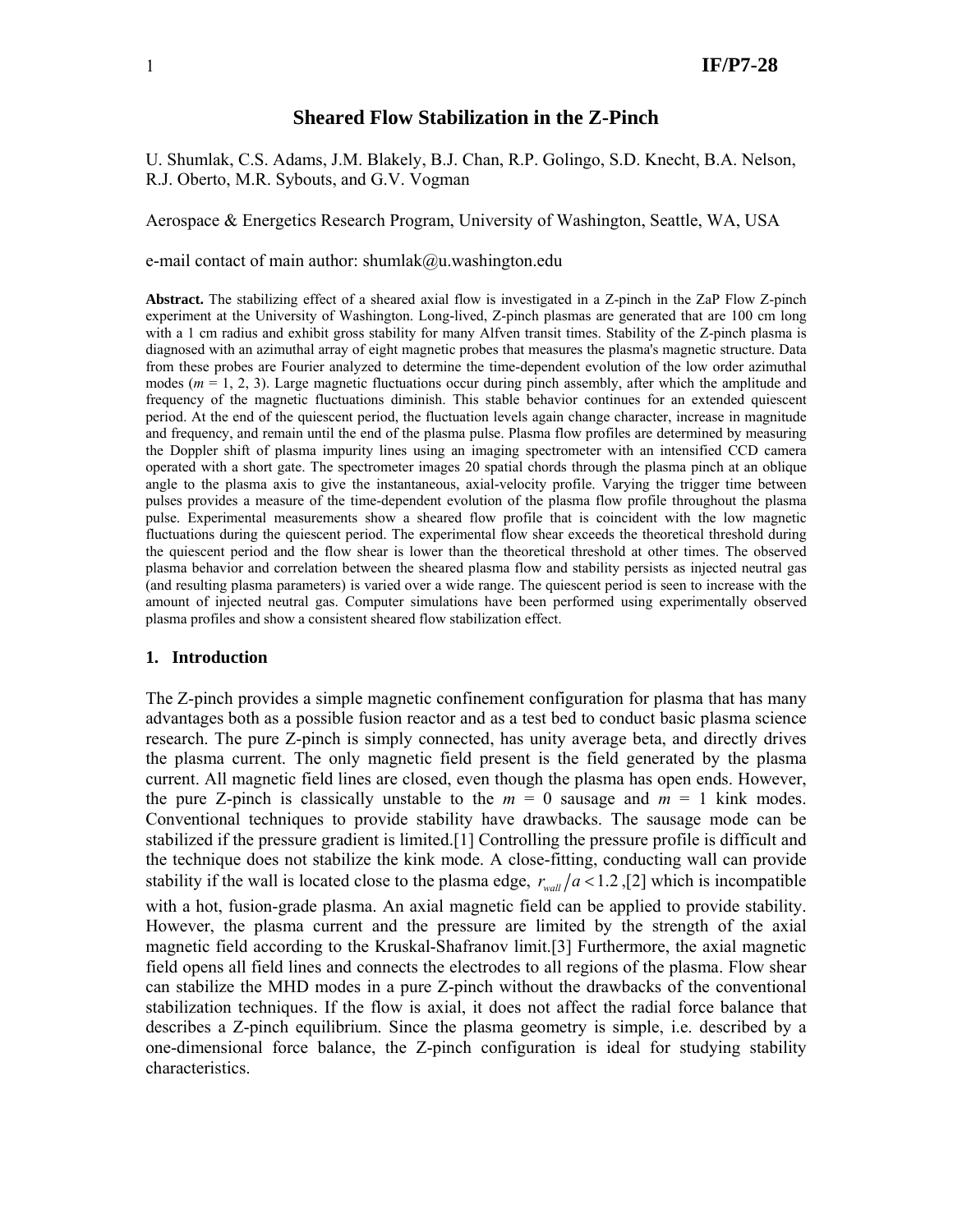

*FIG. 1. Side view drawing of the ZaP Flow Z-Pinch experiment identifying the relevant features. The acceleration and assembly regions are identified. The ports at*  $z = 0$  *are used by the holographic interferometer and the spectrometer used for Zeeman splitting measurements. A 1 m scale is included for reference.* 

Linear stability analysis demonstrates a stabilizing effect of a sheared axial flow on the *m* = 1 kink instability in Z-pinches when the shear exceeds a threshold value,  $dV_x/dr > 0.1 kV_x[2]$ , assuming a uniform shear throughout the plasma. In addition, previous experiments have generated Z-pinch plasmas that exist for times longer than theoretically predicted by static plasma theory.[4,5] These experiments have generated Z-pinch plasmas which inherently contain an axial plasma flow.

# **2. ZaP Flow Z-Pinch Experiment**

Experiments are conducted with the ZaP Flow Z-pinch experiment at the University of Washington to investigate using sheared flows to provide stability in a pure Z-pinch. As described in Ref. [6], the ZaP Flow Z-pinch experiment initiates a plasma with a one-meter coaxial accelerator that has a 20 cm diameter outer electrode and a 10 cm diameter inner electrode. Neutral gas is injected through puff valves into the acceleration region. The plasma is accelerated to a large axial velocity by a Lorentz force, exits the accelerator, and forms a Zpinch plasma 1 m in length and 1 cm in radius. Current in the accelerator continues to accelerate plasma into the Z-pinch assembly replacing plasma as it exits the Z-pinch. Inertia maintains the axial flow within the Z-pinch plasma column. A machine drawing of the experiment is shown in Fig. 1 that identifies the relevant hardware features.

Experimental results reported here also include results from the recently modified ZaP experiment. The inner electrode of the coaxial accelerator has been replaced with a larger diameter electrode, approximately 15 cm. The new inner electrode also has added capacity and control for neutral gas injection.

### **3. Velocity Profile and Magnetic Fluctuation Measurements**

Diagnostics on the ZaP experiment are designed to measure the plasma flow profile and the stability of the pinch, as well as the plasma equilibrium parameters. Plasma stability is diagnosed with an azimuthal array of eight magnetic probes that measures the plasma's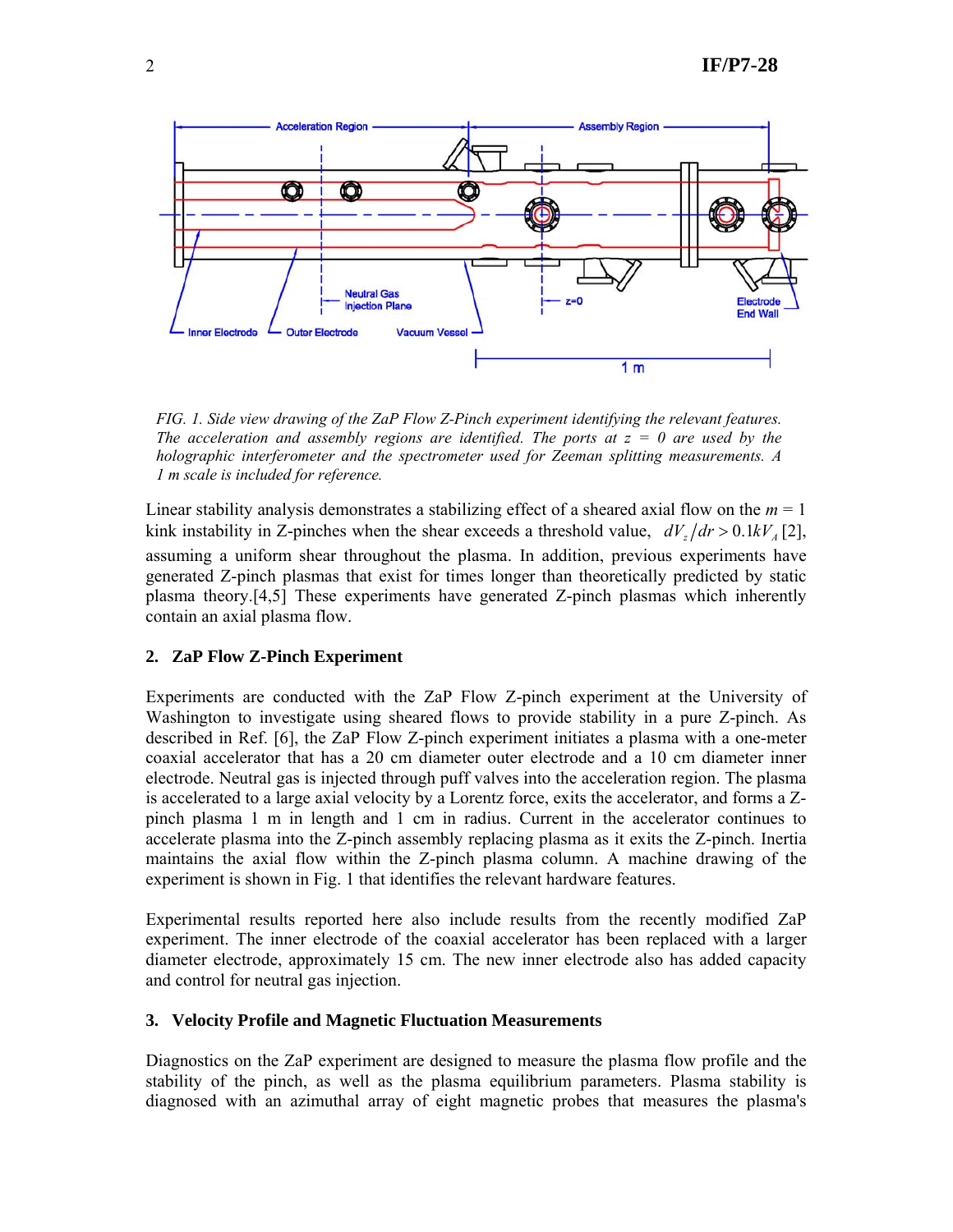

*FIG. 2. Time evolution of the Fourier components of the magnetic field fluctuations at z = 0 for the m = 1,2,3 modes. The values are normalized to the average magnetic field value. A quiescent period is evident from 42 to 79*  $\mu$ *s which defines*  $\tau = 0$  to 1 for this pulse. The evolution of the *plasma current is included for reference.* 

magnetic structure. Data from these probes are Fourier analyzed to determine the timedependent evolution of the low order azimuthal modes ( $m = 1, 2, 3$ ), as shown in Fig. 2. Large magnetic fluctuations occur during pinch assembly, after which the amplitude and frequency of the magnetic fluctuations diminish. This stable behavior continues for  $35 -$ 45 μs. The quiescent period is defined as *m* = 1 fluctuation levels sustained below a threshold of 0.2, which corresponds to a 1 cm displacement of the plasma current from the geometric axis. A 37 μs quiescent period is seen in Fig. 2. At the end of the quiescent period, the fluctuation levels again change character, increase in magnitude and frequency, and remain until the end of the plasma pulse. A normalized time is defined to account for small pulse-topulse variations and to allow detailed comparisons between the pulses. Time is normalized to the quiescent period to allow comparison between pulses.  $\tau = 0$  is defined as the beginning and  $\tau = 1$  is defined as the end of the quiescent period. The quiescent period is coincident with a sheared axial flow that satisfies the theoretical threshold. [2,6,7,8]

The plasma velocity profiles are determined by measuring the Doppler shift of impurity line radiation with an imaging spectrometer connected to an intensified CCD camera (ICCD) operated with a 100 ns gate. Typically, the C III impurity line at 229.7 nm is used. Light is collected along 20 parallel chords through the pinch plasma viewed at an oblique angle, through the bottom, angled viewport shown in Fig. 1. The chord-integrated data are deconvolved using a shell/matrix method to give the radial profiles of the axial velocity.[9] The trigger times of the ICCD camera are varied between pulses to determine the evolution of the velocity profiles. The trigger times are also expressed using the normalized time τ. Figure 3 presents a contour plot of the axial velocity as a function of radius (for both sides of the axis) and of normalized time compiled for many pulses. The corresponding magnetic mode data for  $m = 1$  collected during the same gate time as the spectroscopic data is shown in Fig. 4.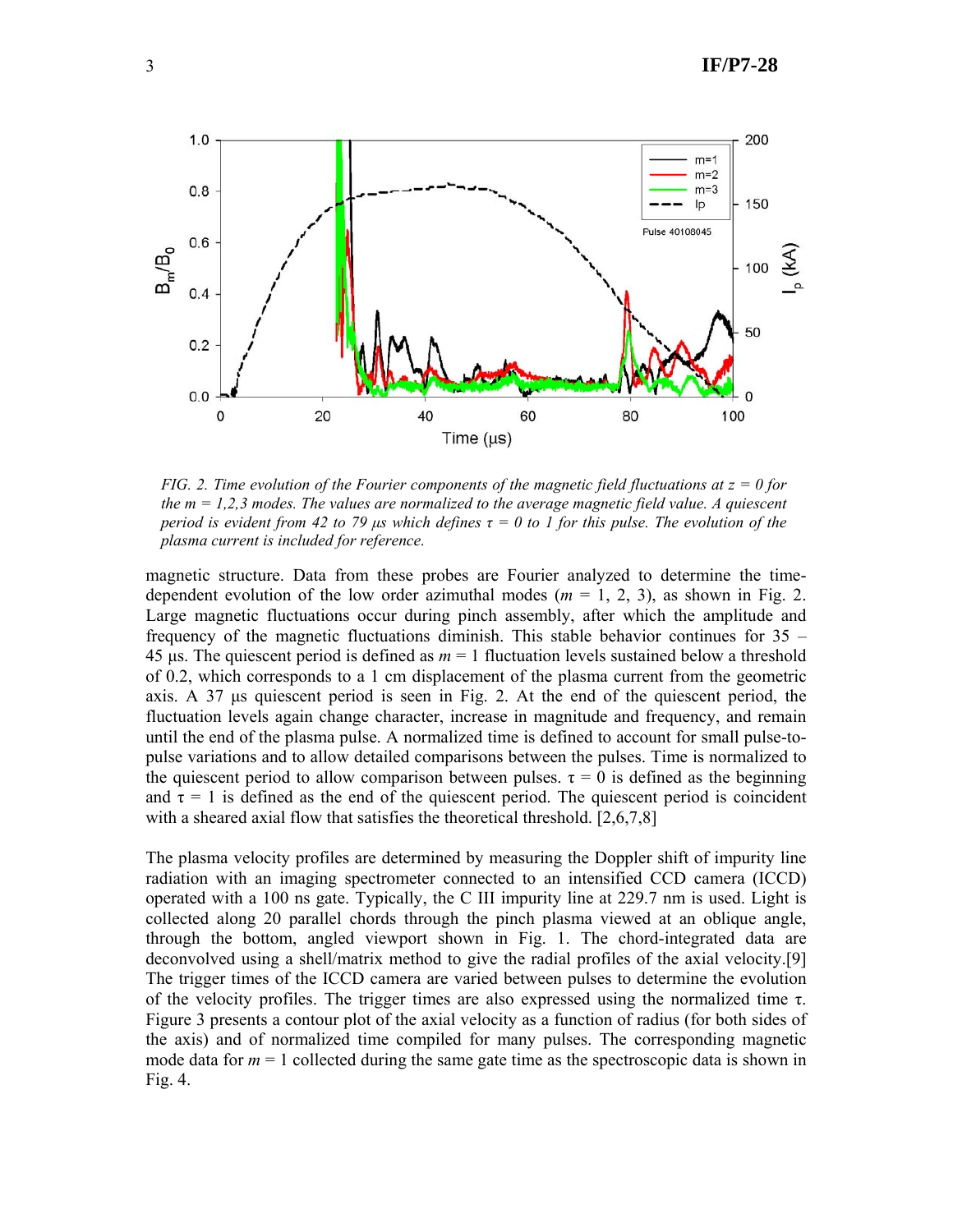

*FIG. 3. Contours of axial velocity as a function of radius (for both sides of the axis) and of normalized time compiled for many pulses. A sheared plasma flow is evident during the quiescent period*  $0 < \tau < 1$ .



*FIG. 4. Magnetic mode data for m = 1 showing fluctuation levels collected during the same gate time as the spectroscopic data as shown in Fig. 3. The length of the data segment for each time is indicative of the radial displacement of the plasma current during the ICCD gate time.* 

The density measurements are made with a holographic interferometer and with a two-chord He-Ne interferometer.[10] During the quiescent period a peaked electron density profile is measured with maximum values in the range of  $10^{16} - 10^{17}$  cm<sup>-3</sup>. The interferometer also indicates a pinch radius of approximately 1 cm. Using the experimentally measured density, plasma radius, and magnetic field, the Alfven speed is calculated. The theoretical growth time for the kink mode in a static Z-pinch is 20 ns for these plasma parameters. The theoretical flow shear for these plasma parameters has a threshold value of  $5 \times 10^6$  s<sup>−1</sup>.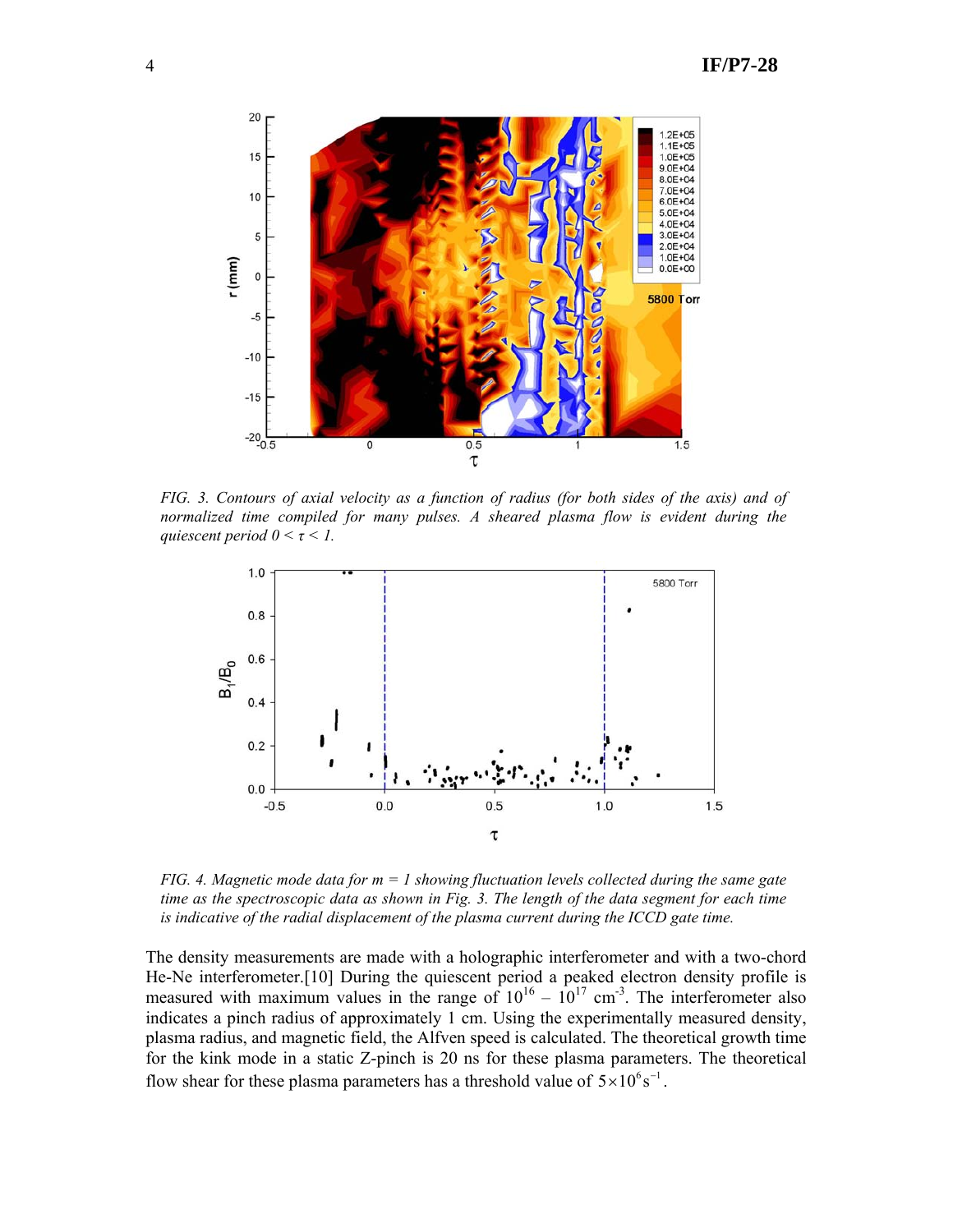The axial velocity is high and uniform during the assembly of the Z-pinch plasma ( $\tau$  < 0). The flow shear is  $dV_z/dr \approx 0 - 4 \times 10^6$  s<sup>-1</sup>, as compared to the theoretical threshold  $5 \times 10^6$  s<sup>-1</sup> required for stability. At the start of the quiescent period  $\tau = 0$ , the velocity profile is high at the plasma edge and lower at the axis. The flow shear is  $dV_z/dr \approx 7 - 12 \times 10^6$  s<sup>-1</sup>. The flow shear exceeds the theoretical threshold throughout the quiescent period, except for a brief time when the velocity at the edge slows so the velocity is higher along the axis and lower at the edge. At the end of the quiescent period  $\tau = 1$ , the velocity profile is low and uniform. The flow shear is  $dV_x/dr \approx 0 - 6 \times 10^6$  s<sup>-1</sup>. The corresponding magnetic mode data shows low fluctuations during the sheared flow plasma state and high fluctuations before and after the quiescent period. Furthermore, the length of the data segment for each time is indicative of the radial displacement of the plasma current during the ICCD gate time. The general finding shows the experimental flow shear exceeds the theoretical threshold during the quiescent period and the flow shear is lower than the theoretical threshold at other times.

The amount of neutral gas injected is varied to test the consistency of the observed plasma behavior and of the correlation between the sheared plasma flow and the quiescent period. The nominal gas line pressure is 5800 torr. Experiments are conducted with gas line pressures at 4500, 3500, and 2500 torr. The quiescent period is seen to increase with the amount of injected neutral gas. The neutral gas continually ionizes, supplies plasma to the pinch, and maintains the sheared flow Z-pinch state. The lower gas line pressure produces shorter quiescent periods, which suggests the plasma source is being exhausted. The finding suggests a means for extending the plasma lifetime.

Measurements of the plasma velocity profile and magnetic fluctuations are repeated with the modified experimental geometry. Magnetic fluctuation data are presented in Fig. 5, which shows a behavior similar to that for the original experimental geometry. As in Fig. 2 for the



*FIG. 5. Time evolution of the Fourier components of the magnetic field fluctuations at z = 0 for the m = 1,2 modes for the modified experimental geometry. The values are normalized to the average magnetic field value. A quiescent period is evident from 34 to 78*  $\mu$ *s which defines*  $\tau = 0$ *to 1 for this pulse. The evolution of the plasma current is included for reference.*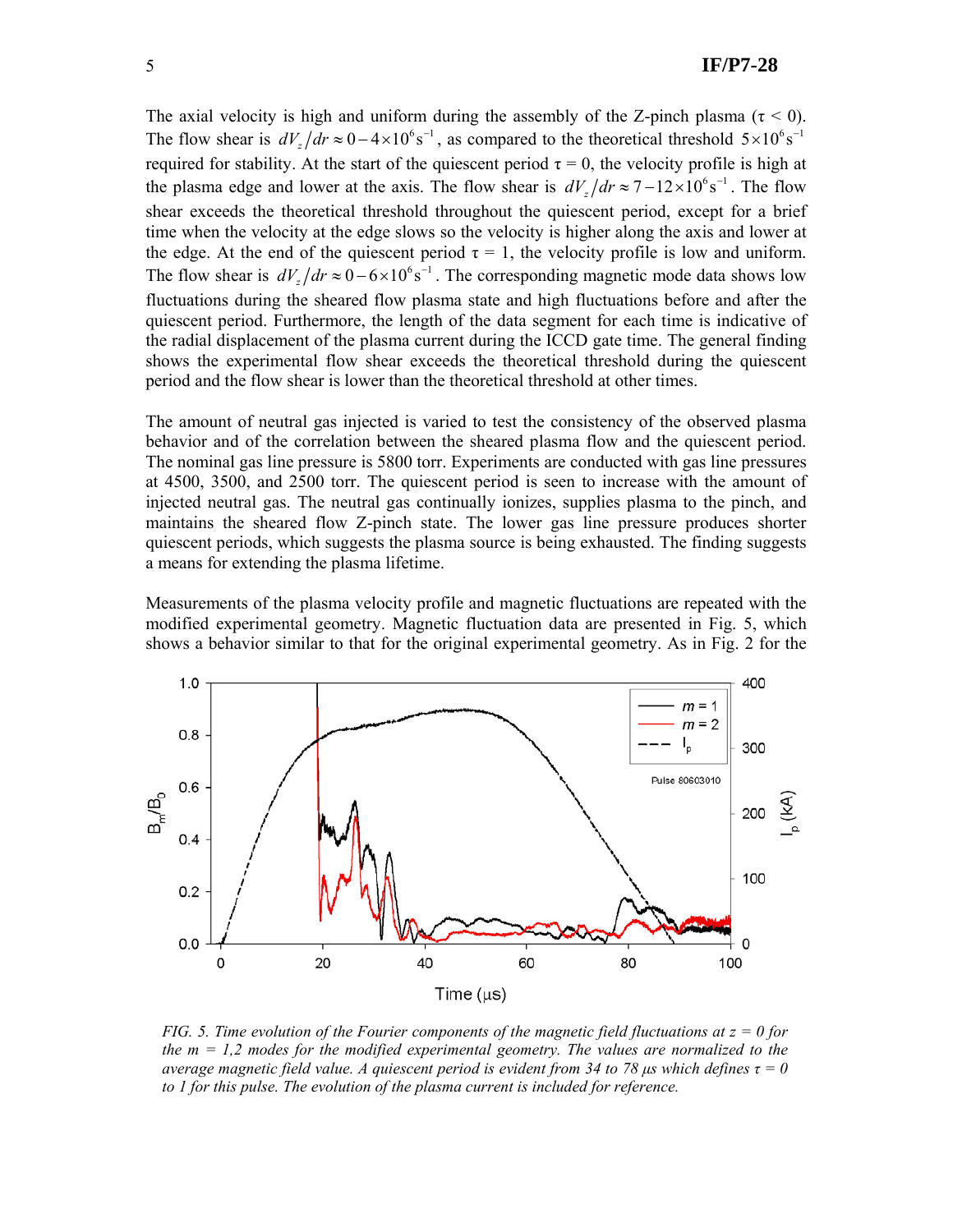original geometry, large magnetic fluctuations occur during pinch assembly, after which the amplitude and frequency of the magnetic fluctuations diminish. This stable behavior continues for  $34 - 78$  μs. A 44 μs quiescent period is seen in Fig. 5. At the end of the quiescent period, the fluctuation levels again change character, increase in magnitude and frequency, and remain until the end of the plasma pulse. The stabilizing effect is evident in the modified experimental geometry, which has a 50% larger inner electrode, different neutral gas injection, and a plasma current that peaks at 360 kA compared to 170 kA for the original geometry.



*FIG. 6. (upper plot) Axial velocity profiles (for both sides of the axis) at different values of normalized time for several pulses. (lower plot) Magnetic mode data for m = 1 showing fluctuation levels collected during the ICCD gate time for several pulses. The lengths of the data segments are indicative of the radial displacement of the plasma current during the ICCD gate time. Circled data corresponds to the spectroscopic data used in upper plot. A sheared plasma flow is evident during the quiescent period,*  $0 < \tau < 1$ *, indicated by the dashed vertical lines.*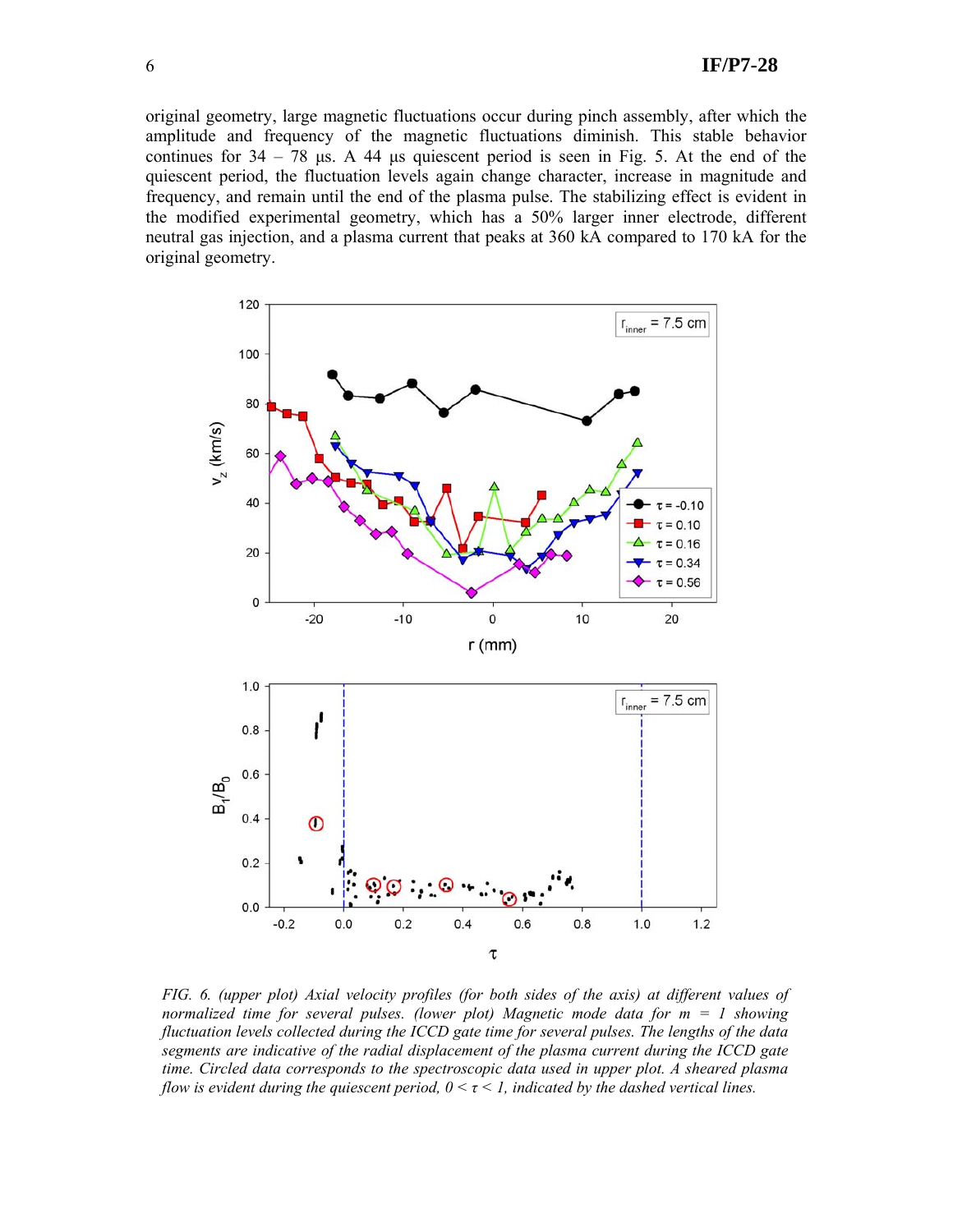The plasma velocity profiles in the modified experimental geometry are measured and deconvolved in the same manner as described previously. Figure 6 (upper plot) presents axial velocity profiles (for both sides of the axis) at different values of normalized time for several pulses. The corresponding magnetic mode data for  $m = 1$  collected during the same gate time as the spectroscopic data is shown in the lower plot of Fig. 6. The axial velocity is high and uniform during the assembly of the Z-pinch plasma ( $\tau$  < 0). The flow shear is  $dV_z/dr \approx 0-2\times10^6 s^{-1}$ . Using experimentally measured density and magnetic field, the Alfven speed is calculated. The theoretical growth time for the kink mode in a static Z-pinch is 25 ns for these plasma parameters. The theoretical flow shear required for stability for these plasma parameters has a threshold value of  $4 \times 10^{6}$  s<sup>−1</sup>. During the quiescent period,  $0 \le \tau \le 1$ , the velocity profile is high at the plasma edge and lower at the axis. The flow shear is  $dV_x/dr \approx 3 - 6 \times 10^6$  s<sup>-1</sup>. The corresponding magnetic mode data shows low fluctuations during the sheared flow plasma state and high fluctuations before and after the quiescent period. The general finding is consistent with the original experimental geometry – the experimental flow shear exceeds the theoretical threshold during the quiescent period and the flow shear is lower than the theoretical threshold at other times.



*FIG. 7. Nonlinear simulation results showing the pressure contours in a Z-pinch. The results for each simulation time is aligned vertically. (a) No equilibrium axial flow is initialized. The plasma quickly develops an m = 0 mode and loses confinement. (b) An equilibrium axial flow with a uniform shear through the pinch is initialized. The m = 0 mode is significantly less developed than the static plasma case. (c) An equilibrium axial flow with a shear increasing*  towards the plasma edge is initialized. The stabilizing effect is again evident.